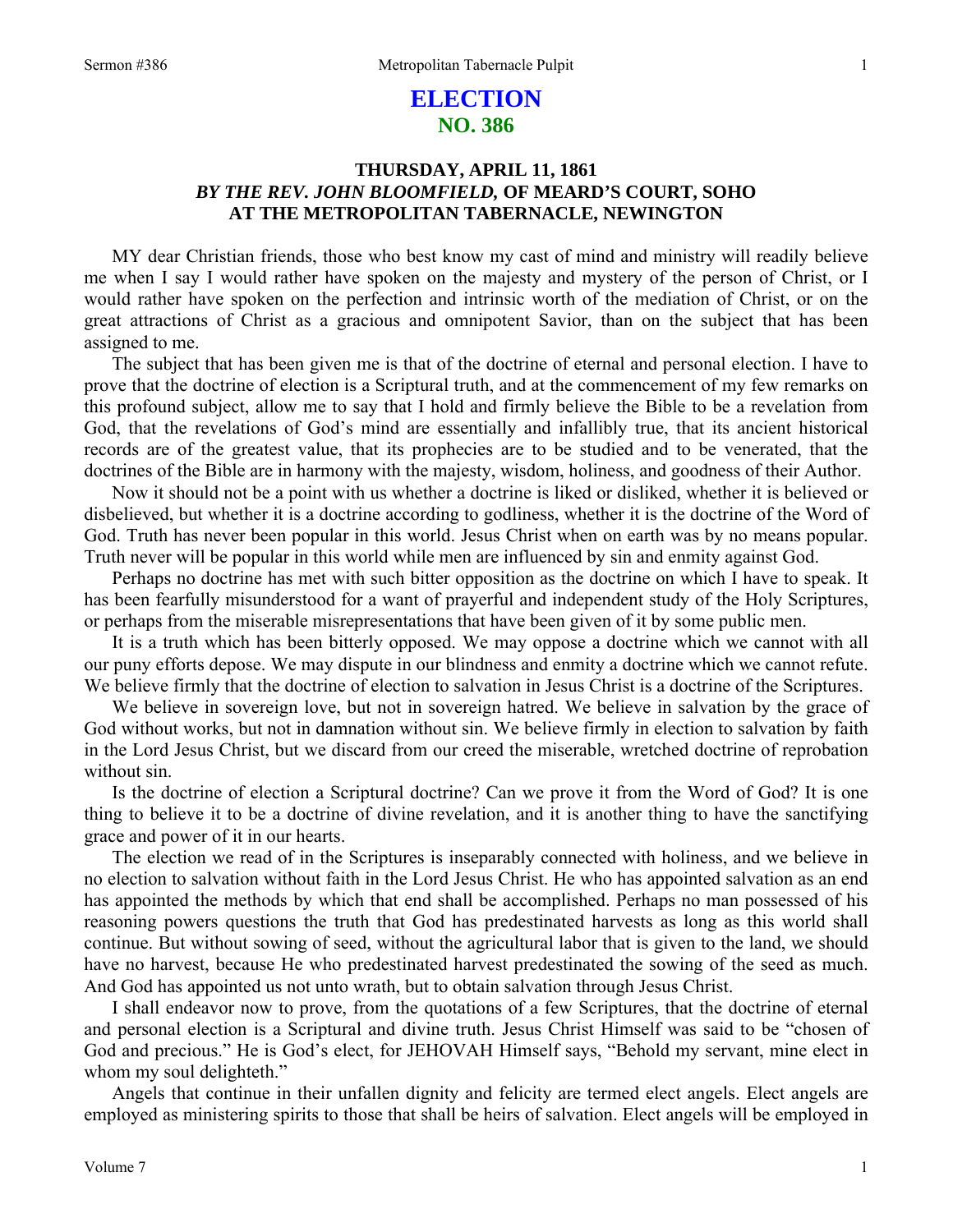the gathering of God's elect into the heavenly world. The Jewish nation was a chosen nation, and as such they were privileged with the oracles of God, and stood as a representative people.

They were chosen not because of their personal worth, they were chosen not because of their goodness, but they were chosen to be a separated people, a people that should be God's peculiar treasure, and should be holiness unto the Lord. Of them it was said, "For thou art a holy people unto the LORD thy God—the Lord hath chosen thee to be a special people unto himself, above all people that are upon the face of the earth."

Jesus Christ Himself, in the twenty-fourth chapter of Matthew, speaks of certain days being shortened because of God's elect. The psalmist craved to be remembered with the favor that God was pleased to bear towards His people, that he might see the good of His chosen. And Jesus Christ Himself said to His disciples, "You have not chosen me, but I have chosen you."

And the apostle Paul very often in his writings has brought out this great and profound doctrine. He says, "There is a remnant according to the election of grace." He speaks to the Ephesian church, and says, "Ye are chosen in Christ before the foundation of the world that ye may be holy, and that ye may stand before God without blame in love."

God has in the exercise of His sovereignty *chosen* a *people* in Christ to *salvation* before time began—it *was* before the foundation of the *world*, here is its antiquity—it is in Christ according to the riches of God's grace, and it is to *holiness* and salvation. He, in his addresses to the church at Thessalonica, said he could but thank God "that they were chosen to salvation through sanctification of the Spirit and the belief of the truth." Peter speaks of the people of God as a chosen generation and a royal priesthood. He wrote to the *elect* according to the fore-knowledge of God the Father.

More Scriptures might be given upon this subject, but I think they would be unnecessary. If we would only give our attention to the simple teachings of the Spirit of God by the prophets, by the psalmist, by Christ, and by the apostles, we could not have one moment's doubt as to the doctrine of divine election being a Scriptural truth.

My second point is to show that God has chosen His people to the highest possible relation to Himself and to the enjoyment of the most precious blessings in Christ. All spiritual relations stand in Christ—all spiritual relations originated in God's grace, and all spiritual relations are standing manifestations of the sovereignty of God's favor and of the immutability of God's love.

If we are the sons of God, what has constituted us the sons of God? We are sons of God by God's sovereign love, it is by an act of adoption, it is by an act of JEHOVAH'S will, that we are constituted His sons and His daughters. Adoption is a relation established to which we have no natural right adoption is one thing, and the spirit of adoption is another.

Now Christ is God's first-born, and all the family are chosen in Him. Christ is the glorious Head of the church, and all the family of God are chosen members in Him. Christ is the everlasting Priest of His church, and He represents all the family, just as the Jewish priest represented by his breast-plate and in the fulfillment of his office the whole of the Jewish nation. All relation to God then stands in Christ, originated in the sovereignty of JEHOVAH'S will, and is expressive of the infinite love of JEHOVAH'S heart.

We are chosen to salvation—that is the end—the means by which that end is accomplished is by the "sanctification of the Spirit, and the belief of the truth." We are chosen to usefulness—every Christian should seek to be useful, every Christian in his right mind is a witness for God, every Christian, as he is influenced by Christian principles, bears testimony to the dignity of the relation that God has established, and bears testimony to the holiness of the principles by which his heart is influenced. Every Christian should be a living Gospel, his life should bear testimony to the holiness of that Christianity that he studies and is influenced by.

We are chosen to eternal life, but it is eternal life through Christ. Without faith there is no evidence of interest in Christ, without faith there is no enjoyment of salvation by Christ. Without faith, a man has no evidence of interest in the Lamb's Book of Life, but he who believes in Christ, however weak and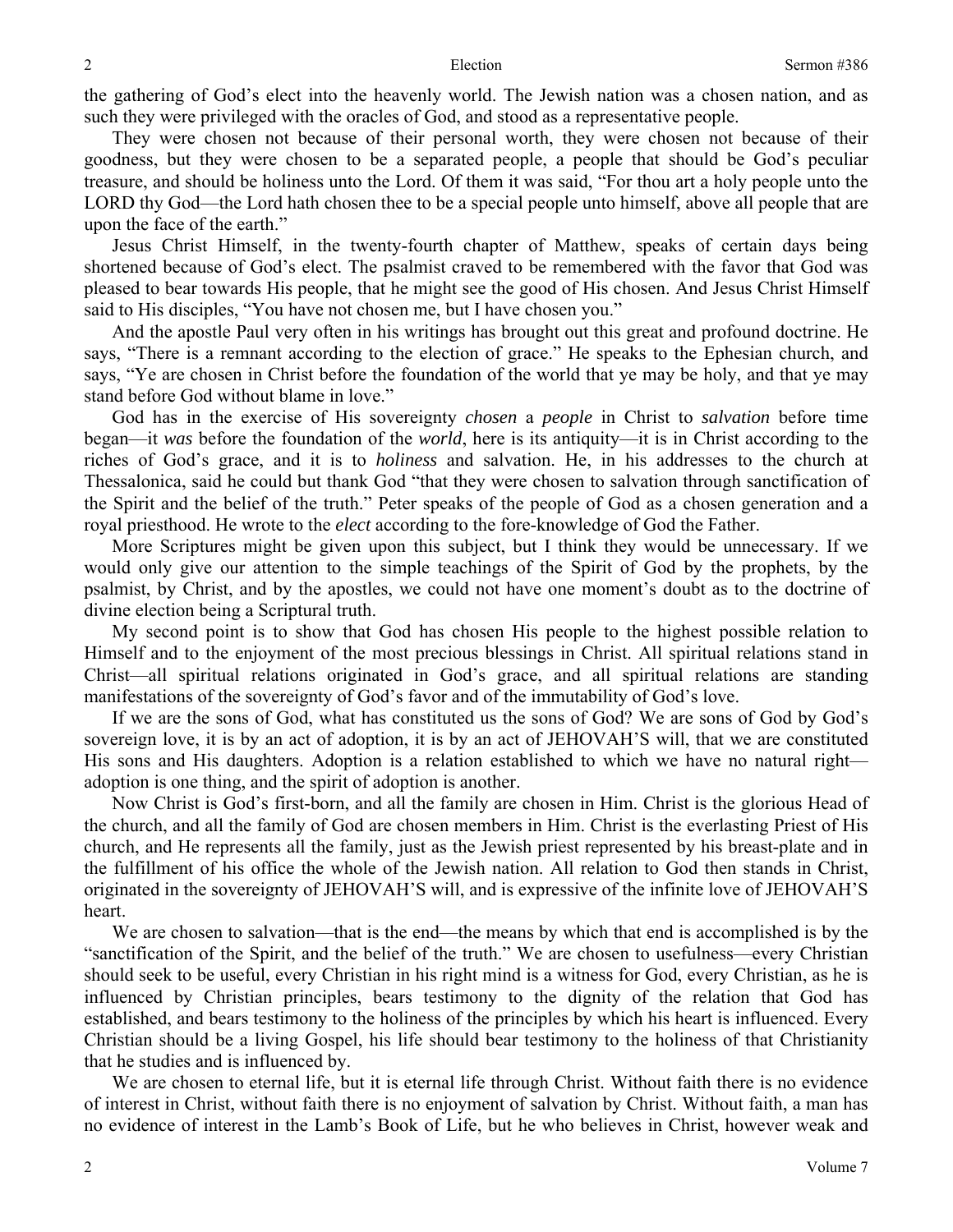### Sermon #386 Election

trembling his faith has evidence in his own heart that his name is written in the Lamb's Book of Life. And his conduct corresponding with the holiness of the Gospel, he carries in his life a witness to his interest in all the purposes of heaven, and in all the redemptive excellency of the Lord Jesus Christ.

The great evidence of interest in election is holiness. A man to talk of believing in election and going to heaven, because he is one of God's elect, and yet living in sin, and in enmity to God, this can never, never be. We are chosen unto salvation, it is said, "through sanctification of the Spirit and the belief of the truth," and without this sanctification of the Spirit and the belief of the truth, there is no holiness, and "without holiness, no man can see the Lord."

Without holiness, no man would be capable of serving God in heaven. Without holiness, no man would be capable of beholding the glories of Jesus Christ there. Without holiness, no man can serve God with power and success here. Without holiness, no man can have fellowship with God, and so have fellowship with us, for truly our fellowship is with the Father and with His Son Jesus Christ.

It is only by a practical life of consistency with faith in Christ Jesus, that we have evidence of our interest in election. We are chosen, not because we are holy, but that we might be holy. We are chosen, not because we are good, but that by the principles of the everlasting Gospel, we might become so. We are chosen, not because we are saved, but that we may be saved through faith in the Lord Jesus Christ.

I hold, dear friends, that the great doctrine of election should be preached. It should be preached, because it is part of a grand system of truth. Truth is not one doctrine, but it is a grand system, and you cannot leave out one part without impairing its beauty, nor leave out one part of this system without weakening its strength.

The beauty of truth lies in its perfection, and in that harmony of its connection. The strength of truth lies in the unity of its parts, and it is like gold dust—it is all precious. If election be not a truth inspired by the Spirit of the living God—if it be not a truth proclaimed by the prophets that were inspired—if it be not a truth published by the apostles—if it be not a truth found in the teachings of the Word of God, let us never say one word about it.

But if it was truth in the days of the apostles, then it is no less a truth now. What the apostles preached, I hold, we ought to preach in the spirit of love, in the spirit of faith, in the spirit of meekness, entirely depending on the power of the Holy Spirit to give us success in the conversion of immortal souls.

One moment longer and I have done. There is nothing in the doctrine of election that is discouraging to a penitent, seeking sinner. There is everything in the Gospel to welcome the returning prodigal to his Father's house. There is everything to meet the necessities of an awakened conscience. There is everything in the Gospel to satisfy the longing of a penitent soul.

I know some may say, "I fear, sir, I shall not be saved because I am not one of God's elect." Are you a sinner? Are you a penitent sinner? Are you a seeking sinner? If you are a seeking, penitent sinner, you cannot imagine how welcome you are to the provisions of infinite love. Every truth in the Gospel is open to you, every promise in the Gospel is open to you, every invitation in Scripture speaks to you.

If you are a sinner seeking mercy, let this cheer your heart—that God delights in mercy. If you are seeking salvation, Jesus is a willing and an able Savior, and He has said, "All that the Father giveth to me shall come to me, and him that cometh I will in no wise cast out."

There is nothing, dear friends, in the doctrine of election as it stands in the Scriptures that should discourage any penitent in seeking after mercy through Jesus Christ. I know, in the miserable misrepresentations of this great and glorious truth, men might well be discouraged from seeking mercy through the Savior.

But see it in its Scriptural connection—see it in the simplicity of it as it is put before us by the great apostles—see it in the teachings of the Savior Himself, and there is nothing in it but that which welcomes a penitent sinner. It is a great encouragement to a seeking soul.